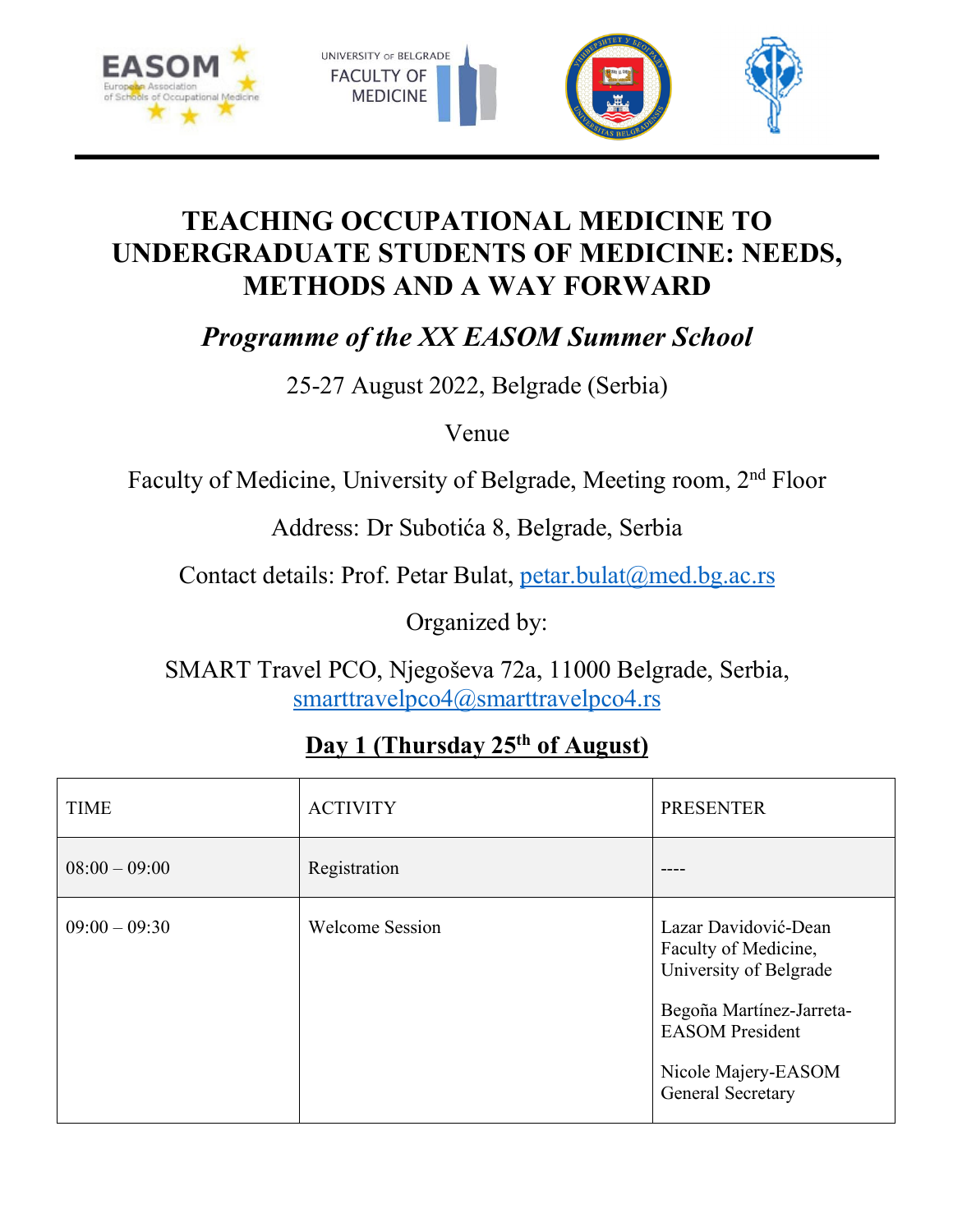



| <b>BLOCKI</b><br>(morning)     | <b>TEACHING OCCUPATIONAL MEDICINE IN UNDERGRADUATE</b><br>STUDIES OF MEDICINE: WHO, WHERE AND WHY?               |                           |
|--------------------------------|------------------------------------------------------------------------------------------------------------------|---------------------------|
| $9:30 - 10:00$                 | Needs for Occupational Medicine Teaching<br>in Europe                                                            | Petar Bulat               |
| $10:00 - 10:30$                | EU OSHA view on needs for occupational<br>medicine teaching                                                      | Tim Tregenza-EU OSHA      |
| $10:30 - 11:00$                | ILO view on needs for occupational<br>medicine teaching                                                          | Shengli Niu-ILO           |
| $11:00 - 11:30$                | <b>COFFEE BREAK</b>                                                                                              |                           |
| 11:30-12:00                    | How WHO sees the need for occupational<br>medicine teaching?                                                     | Dorota Jarosinska-WHO     |
| 12:00-12:30                    | What does UEMS expect from occupational<br>medicine education of medical doctors?                                | Fabrizio Mario Gobba-UEMS |
| 12:30-13:00                    | How does ICOH sees future of occupational<br>medicine education?                                                 | Marija Bubaš-ICOH         |
| $13:00 - 14:00$                | <b>LUNCH BREAK</b>                                                                                               |                           |
| <b>BLOCK II</b><br>(afternoon) | DO WE NEED OCCUPATIONAL MEDICINE IN<br>UNDERGRADUATE STUDIES OF MEDICINE AND HOW TO<br><b>INCREASE INTEREST?</b> |                           |
| $14:00 - 15:50$                | <b>WORLD CAFFE</b>                                                                                               | Marjolein Bastiaanssen    |
|                                |                                                                                                                  | Sara Felszeghi            |
|                                |                                                                                                                  | Soile Jungewelter         |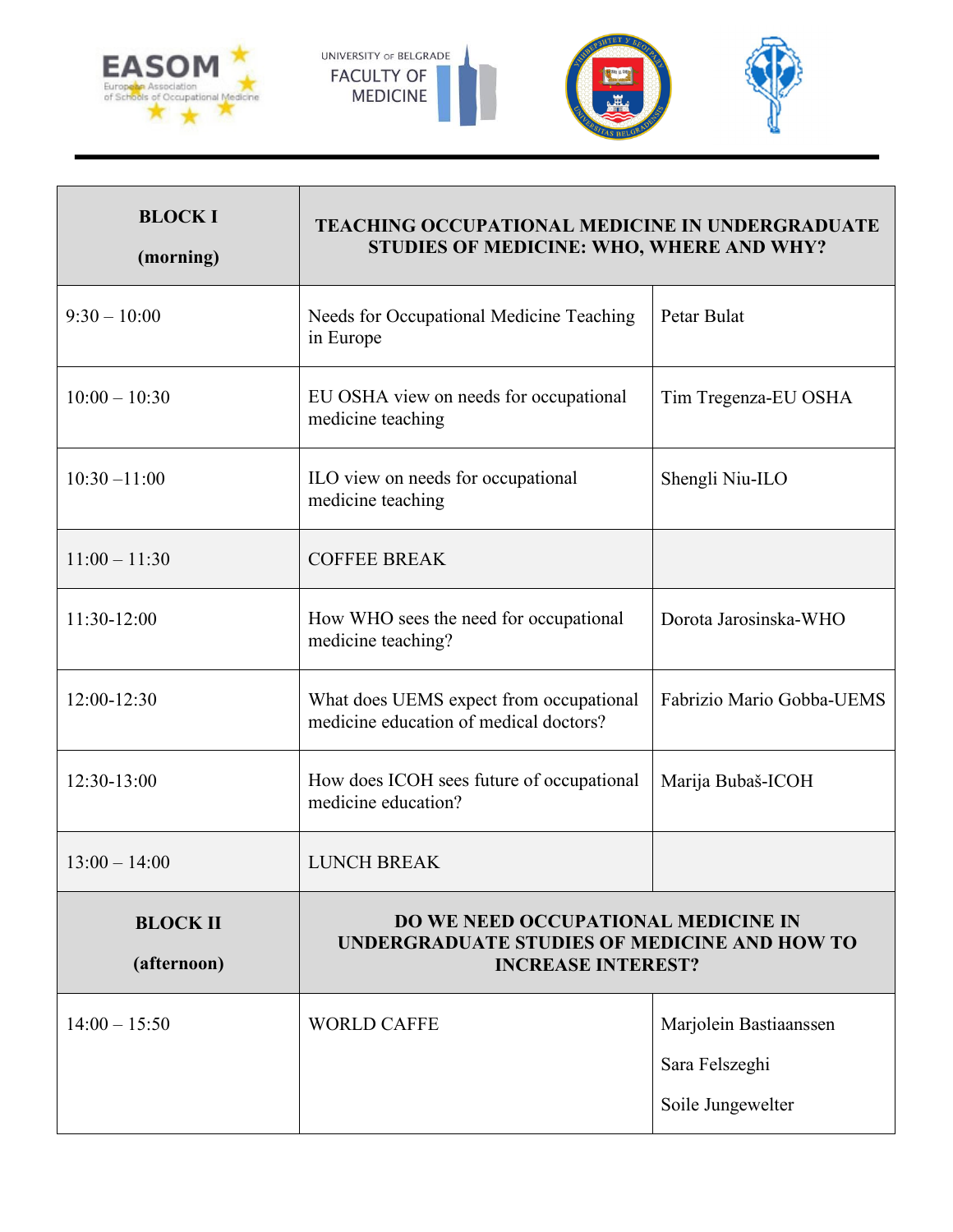



| 20:00<br><b>WELCOME RECEPTION AND DINNER</b> |                         |                                |
|----------------------------------------------|-------------------------|--------------------------------|
| $16:30 - 18:00$                              | <b>GENERAL ASSEMBLY</b> |                                |
| $16:00 - 16:30$                              | <b>COFFEE BREAK</b>     |                                |
| $15:50 - 16:00$                              | Summary of the day      | Nicole Majery                  |
|                                              |                         | Dieter Weigel<br>Nicole Majery |

## **Day 2 (Friday 26th of August)**

| <b>BLOCK III</b><br>(morning) | <b>TEACHING AT AN EARLY STAGE FOR BUILDING</b><br>A BETTER FUTURE OF WORKERS:<br>WORKING ON THE ATTITUDES, AWARENESS AND<br><b>COMPETENCIES OF MEDICAL DOCTORS</b> |                                                                                       |
|-------------------------------|--------------------------------------------------------------------------------------------------------------------------------------------------------------------|---------------------------------------------------------------------------------------|
| 09:00-09:45                   | Keynote: What are the challenges and what<br>are the opportunities?                                                                                                | Lutgart Braeckman                                                                     |
| $09:45-10:00$                 | Understanding educational needs from<br>occupational medicine residents' perspective                                                                               | Helena Koren                                                                          |
| $10:00 - 11:00$               | Experiences and planned developments in<br>different countries                                                                                                     | Aleksandar Milovanović<br>Belgium<br>Croatia<br>Finland<br>Hungary<br>Italy<br>Latvia |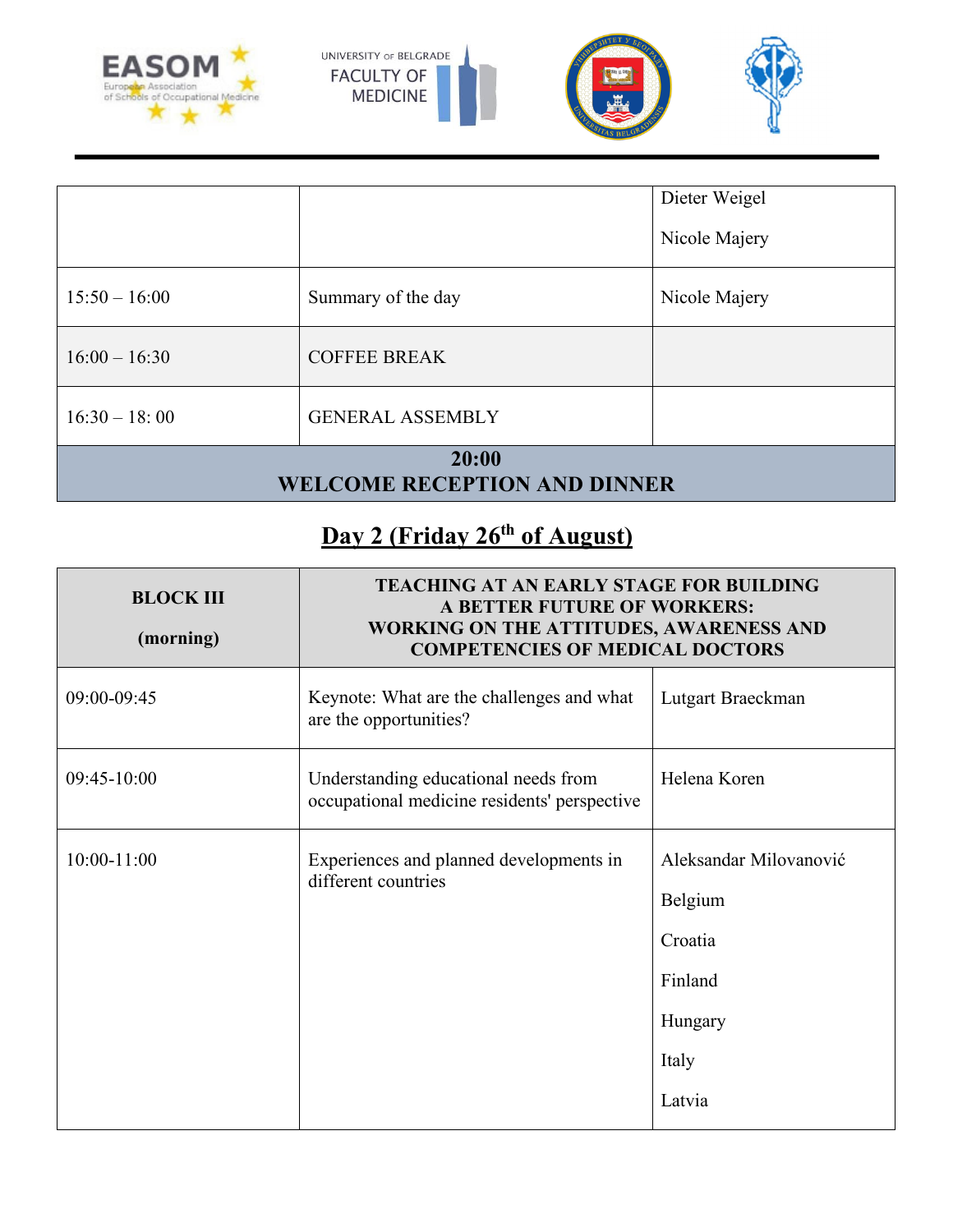



|                                |                                                                                                          | Macedonia              |
|--------------------------------|----------------------------------------------------------------------------------------------------------|------------------------|
| 11:00-11:30                    | <b>COFFEE BREAK</b>                                                                                      |                        |
| $11:30-12:10$                  | Continuing "Experiences and planned<br>developments in different countries"                              | Netherlands            |
|                                |                                                                                                          | Spain                  |
|                                |                                                                                                          | Slovenia               |
|                                |                                                                                                          | Romania                |
| $12:10 - 13:00$                | Panel discussion                                                                                         | Lode Godderis          |
|                                | Future of occupational medical education in<br>undergraduate training                                    | Ivars Vanadziņš        |
|                                |                                                                                                          | Claudio Colosio        |
|                                |                                                                                                          | Lutgart Braeckman      |
|                                |                                                                                                          |                        |
| 13:00-14:00                    | <b>LUNCH</b>                                                                                             |                        |
| <b>BLOCK IV</b><br>(afternoon) | <b>METHODS OF TEACHING AND KNOWLEDGE ASSESSMENT IN</b><br>OCCUPATIONAL MEDICINE IN UNDERGRADUATE STUDIES |                        |
|                                | Part: innovative technologies                                                                            |                        |
| 14:00-14:30                    | Keynote: Innovative teaching methodologies                                                               | Prof. Snežana Medić    |
| 14:30-15:00                    | Keynote: Netherlands action on improving<br>OM teaching in School of Medicine                            | Marjolein Bastiaanssen |
| 15:00-15:15                    | E-learning                                                                                               | Milos Bajčetić         |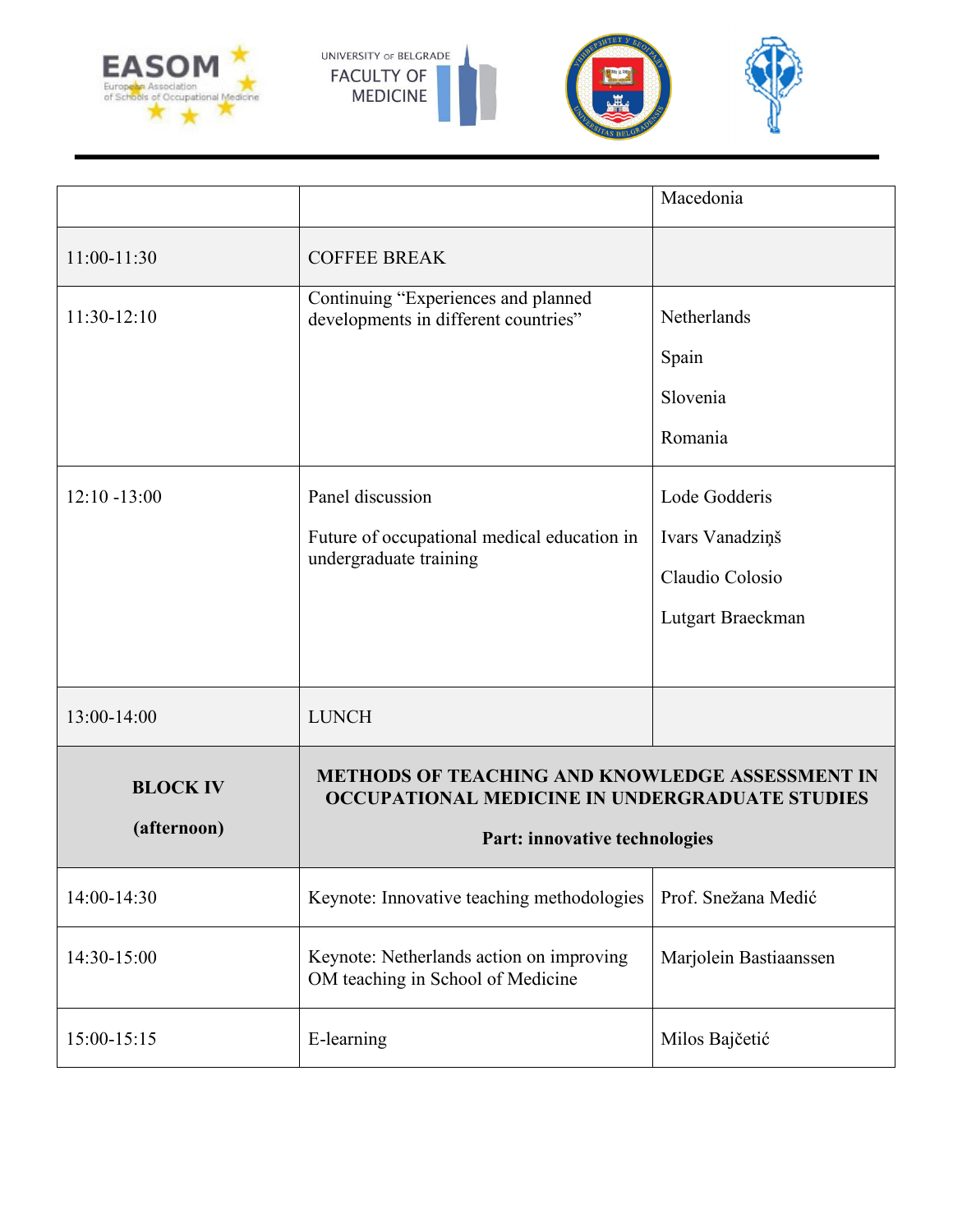



| 20:00<br><b>DINNER</b> |                                                                                                              |                             |
|------------------------|--------------------------------------------------------------------------------------------------------------|-----------------------------|
| $16:45-17:00$          | Summary of the day                                                                                           | Frank van Dijk              |
| $16:15-16:45$          | Reading OM textbooks or searching online?                                                                    | Frank van Dijk              |
| 16:00-16:15            | Innovative teaching methods to change<br>attitudes to OM in undergraduate medical<br>students                | Begoña Abecia, M Sc         |
| $15:30-16:00$          | <b>COFFEE BREAK</b>                                                                                          |                             |
| $15:15-15:30$          | Team-based and case-based learning in<br>occupational medicine - results of Croatian<br>pilot implementation | Hana Brborović<br>Roko Žaja |

## **Day 3 (Saturday 27th of August)**

| <b>BLOCK V</b><br>(morning) | <b>METHODS OF TEACHING AND KNOWLEDGE ASSESSMENT IN</b><br>OCCUPATIONAL MEDICINE IN UNDERGRADUATE STUDIES<br>Part2: different approaches |                                  |
|-----------------------------|-----------------------------------------------------------------------------------------------------------------------------------------|----------------------------------|
| $09:00 - 09:30$             | Keynote: Transversal and integrative<br>teaching in OM                                                                                  | Lode Godderis                    |
| $09:30-10:00$               | Keynote: Needs for international teaching in<br>OΜ                                                                                      | Claudio Colosio                  |
| $10:00 - 11:00$             | Panel discussion: Minimal recommendations<br>and guidelines for teaching OM in<br>undergraduate teaching                                | Claudio Colosio<br>Lode Godderis |